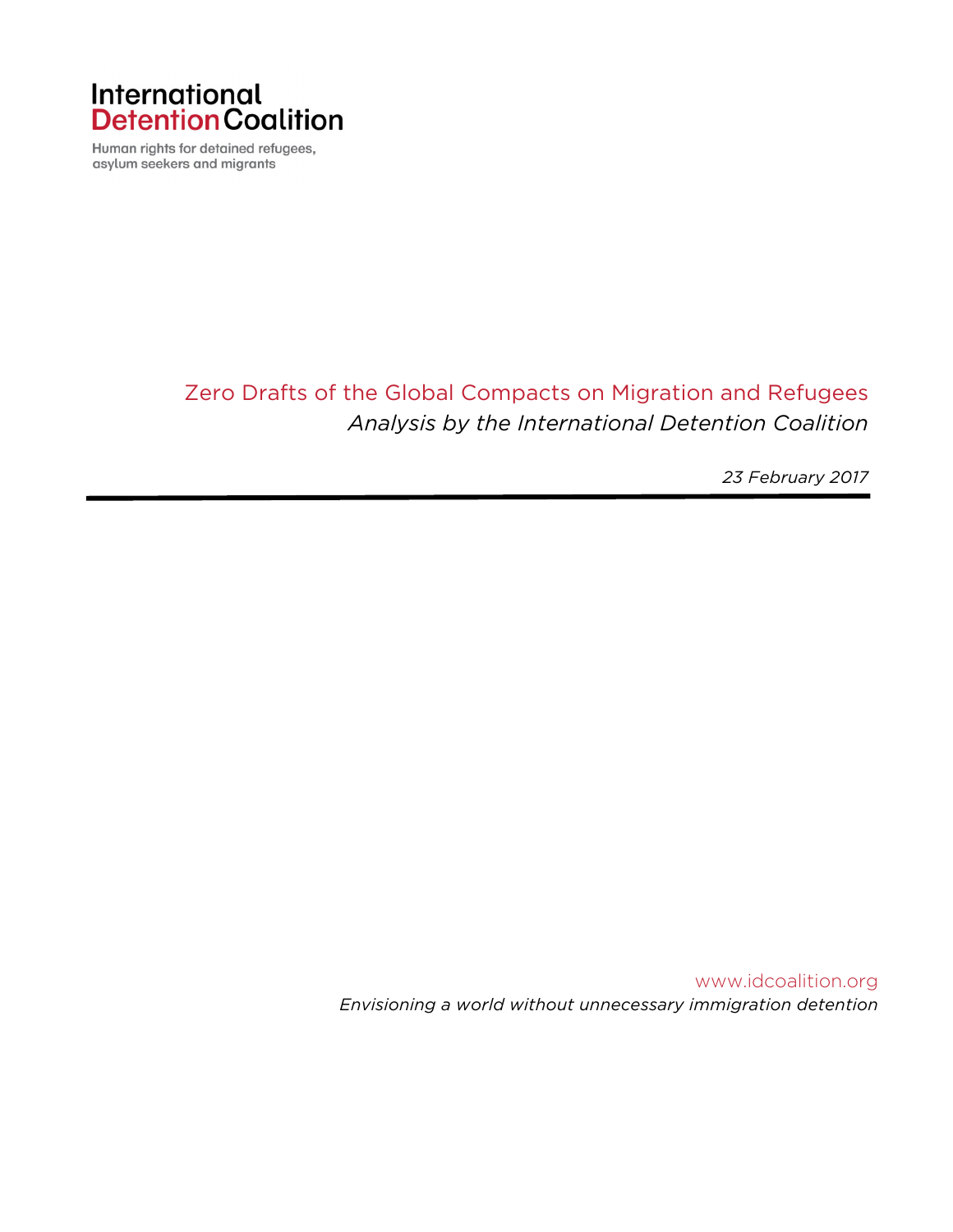International Detention Coalition (IDC) C/Hub, Level 3, 673 Bourke Street Melbourne, Victoria, 3000, Australia Tel: +61 3 9999 1607 Fax: +61 3 9629 7213 Website: www.idcoalition.org Follow us on twitter @idcmonitor

#### ABOUT THE IDC

The International Detention Coalition (IDC) is a unique global network of over 300 non-governmental organisations, faith-based groups, academics and practitioners in more than 77 countries that advocate for and provide direct services to refugees, asylum-seekers and migrants in administrative detention. We are the only international organisation focused explicitly on immigration detention and alternatives to detention. With an international Secretariat based in Melbourne, Australia, the IDC works globally through Regional Coordinators in Africa, the Americas, Asia-Pacific, Europe, and the Middle East & North Africa (MENA).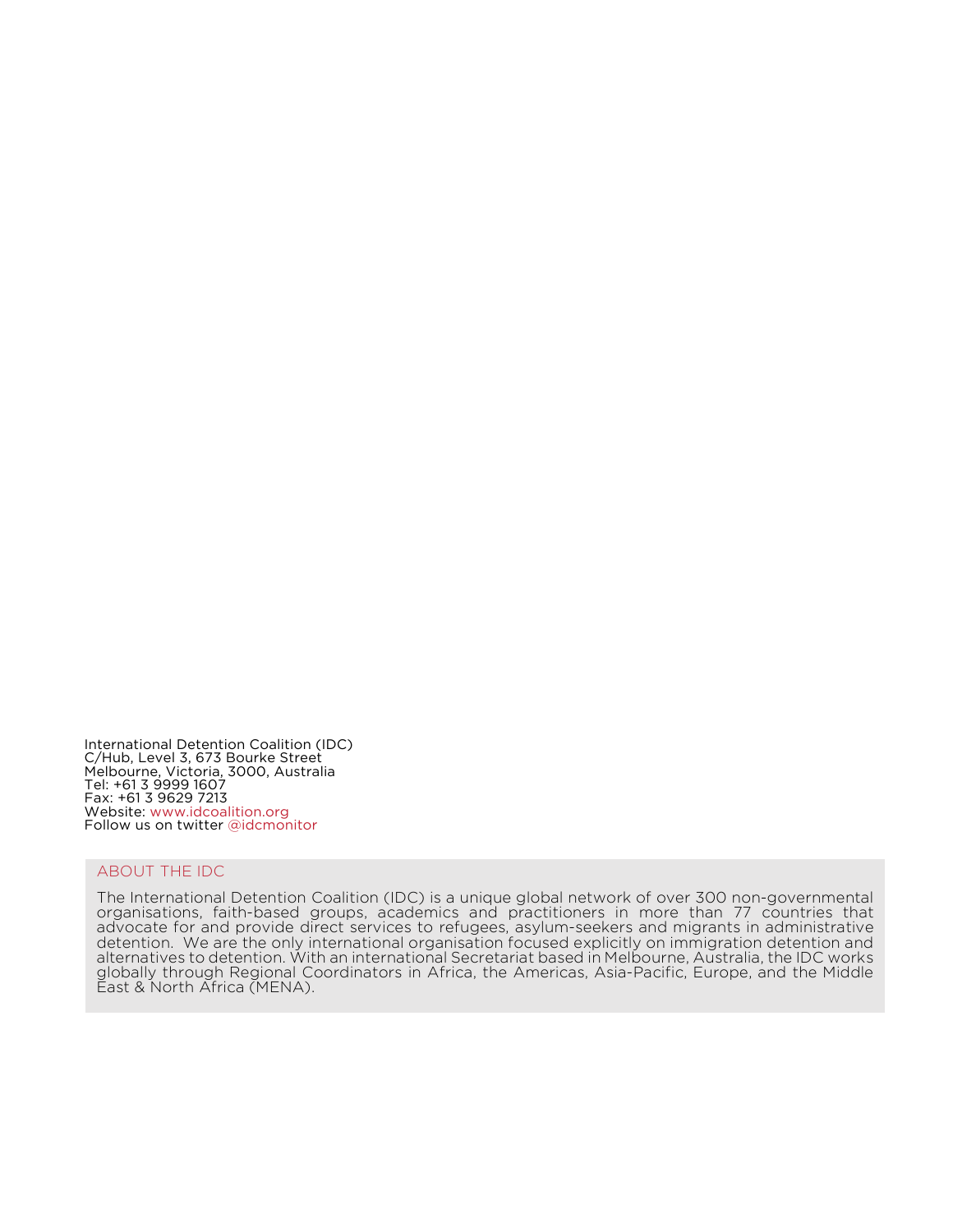#### **SUMMARY**

The Zero drafts of two new global compacts – one on migrants and one on refugees – are now available. These compacts turn the political commitments of the New York Declaration, adopted unanimously by all 193 UN Member States during the High-Level Summit to address large movements of refugees and migrants in September 2016, into a set of actionable commitments for State implementation.

While commitments remain weak in both compacts for people affected by immigration detention, there are significant opportunities for IDC and its members to advocate for and support those commitments that promote humane and effective responses to large movements of migrants and refugees.

Notably, through the New York Declaration, Member States have already committed to pursue alternatives to immigration detention and to work towards ending child immigration detention. During the current drafting phase of the global compacts, IDC will be working with partners to strengthen language and commitments in both compacts to ensure these principles are transposed into action. A key strategy for the IDC has been to develop 2 roadmaps that outline milestones for States to achieve in the coming years: one for ensuring no child is detained and one for ensuring alternatives to detention are implemented.

Here, the IDC analyses the opportunities and challenges presented by the Zero Drafts for expanding alternatives to immigration detention and for upholding the normative standard that children should never be detained. The analysis of the Zero Draft of each compact below includes key messages for you to use in your advocacy work ahead.

### **THE MIGRATION COMPACT**

The Zero Draft of the Global Compact for Safe, Orderly and Regular Migration (the Global Compact on Migration or GCM) was released on February 5, 2018 after a series of informal thematic sessions, regional and stakeholder consultations, and a stocktaking meeting.

The document is entering into intergovernmental negotiations – which will involve six negotiation rounds to take place at UN Headquarters in New York co-facilitated by Switzerland and Mexico. Between February and July 2018, the GCM Zero Draft will be discussed and redrafted, and is expected to be formalized in December 2018.

Overall, the Zero Draft is a wide-ranging and ambitious document although the language is broad and does not commit to many concrete outcomes.

As it enters in the negotiation phase, the Zero Draft sets up a cooperative framework built around 22 broad objectives that are to be fulfilled by a set of actionable commitments to operationalize and implement each objective and to outline the process for follow-up and review.

#### **Alternatives to Detention in the Compact on Migration**

Objective 13 urges States to use migration detention only as a last resort and work towards alternatives sets the agenda for alternatives to detention. The opening sentence states:

We commit to take a human rights-based approach to any detention of migrants, using detention as a last resort only and working to create alternatives.

It then identifies 7 actionable commitments including that States "implement and expand alternatives to detention, including non-custodial measures." Additional commitments under this Objective include improving monitoring of migration detention; consolidating a comprehensive database of alternatives and facilitating exchanges on successful practices; reviewing legislation and policies to ensure detention is lawful and incorporates procedural safeguards; guaranteeing minimum detention standards; and training government authorities.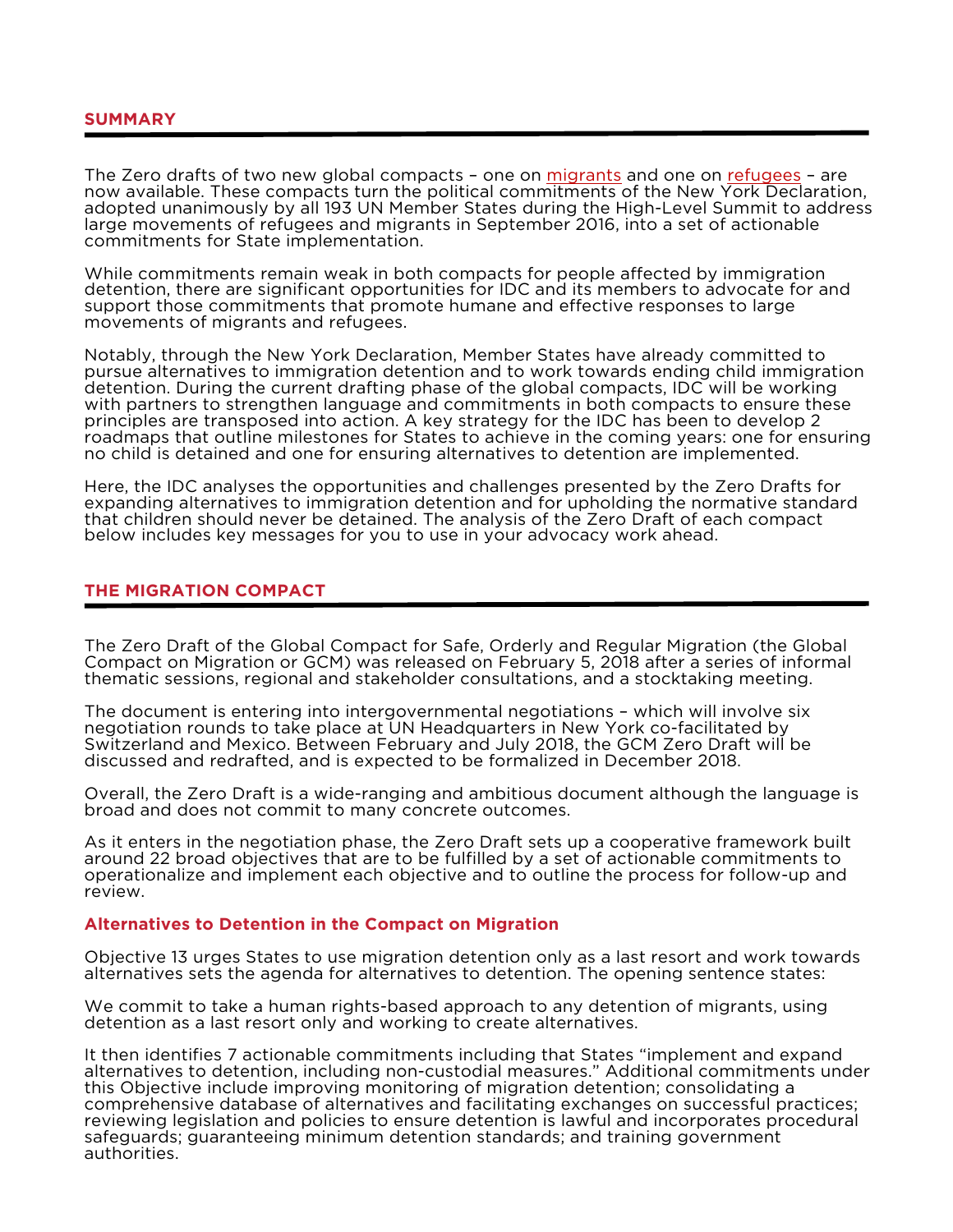The current wording of the Zero draft establishes a strong foundation to work with States to ensure detention is only used as a last resort and to make alternatives a reality. However, if<br>States are to deliver on the commitment and pursue alternatives by embracing a rightsbased approach to the governance of migration, effective non-custodial engagement-based alternatives need to be articulated in greater detail.

The IDC encourages its members to seize this unique opportunity and engage nationally with their governments to promote positive practices, policies and learnings.

Key messaging and resources for members to consider in their advocacy on alternatives to detention in the GCM should focus on the wide range of good practices and examples of alternatives to detention available globally. Importantly, IDC and international research shows that:

- There are numerous positive practices, learnings and examples of alternatives to detention that be used to assist States in implementing and expanding alternatives.
- Alternatives based on engagement and on a collaborative approach to resolving migration matters can effectively meet government objectives regarding compliance and case-resolution while upholding human rights.
- Successful alternatives rely on shifting the emphasis away from security and restrictions to a pragmatic and proactive community-based approach based on human-rights.
- Alternatives to detention are, on average 80%, cheaper than detention.
- Alternatives to detention are highly effective, with up to 95% appearance rates for unresolved cases and up to 69% independent departure for refused cases.
- Alternatives to detention are less harmful than migration detention, upholding a person's wellbeing, resilience and capacity to deal with all challenges including return if necessary

The IDC has a number of tools that can be used to guide advocacy on alternatives to immigration detention in the GCM:

- The Roadmap on implementing Alternatives to Detention in the Global Compacts
- The Alternatives to Detention Database, detailing examples of alternatives around the world

# **Ending child detention in the Compact on Migration**

Through the NY Declaration, all UN Member States have committed "to work towards the ending" of immigration detention of children. Objective 13 of the Zero Draft of the GCM moves beyond the commitment to "work towards" ending this practice into the commitment to "ending the practice of child detention in the context of international migration". It further establishes that alternatives should be provided "that allow children to remain with their family members or guardians in non-custodial contexts, including community-based arrangements." Separately, under Objective 7, States "commit to uphold the principle of the best interests of the child as the primary consideration in issues where children are concerned."

The IDC welcomes the improvement of the language from the NY Declaration as a significant step forward. A key task for advocates will be to ensure this language is protected and retained through the inter-governmental negotiation process.

We remain concerned that the Zero Draft fails to highlight and clarify that, in line with obligations under the CRC, the detention of children based on their immigration status or that of their parents/guardians is a child rights violation, and never in a child's best interest. We recommend that the Compact refer to this standard to ensure there is no confusion regarding the rights of children in relation to immigration detention. This pre-emptive measure will ensure that children are not inadvertently seen to be included in the commitment to use migration detention as a last resort (which is also stated in Objective 13).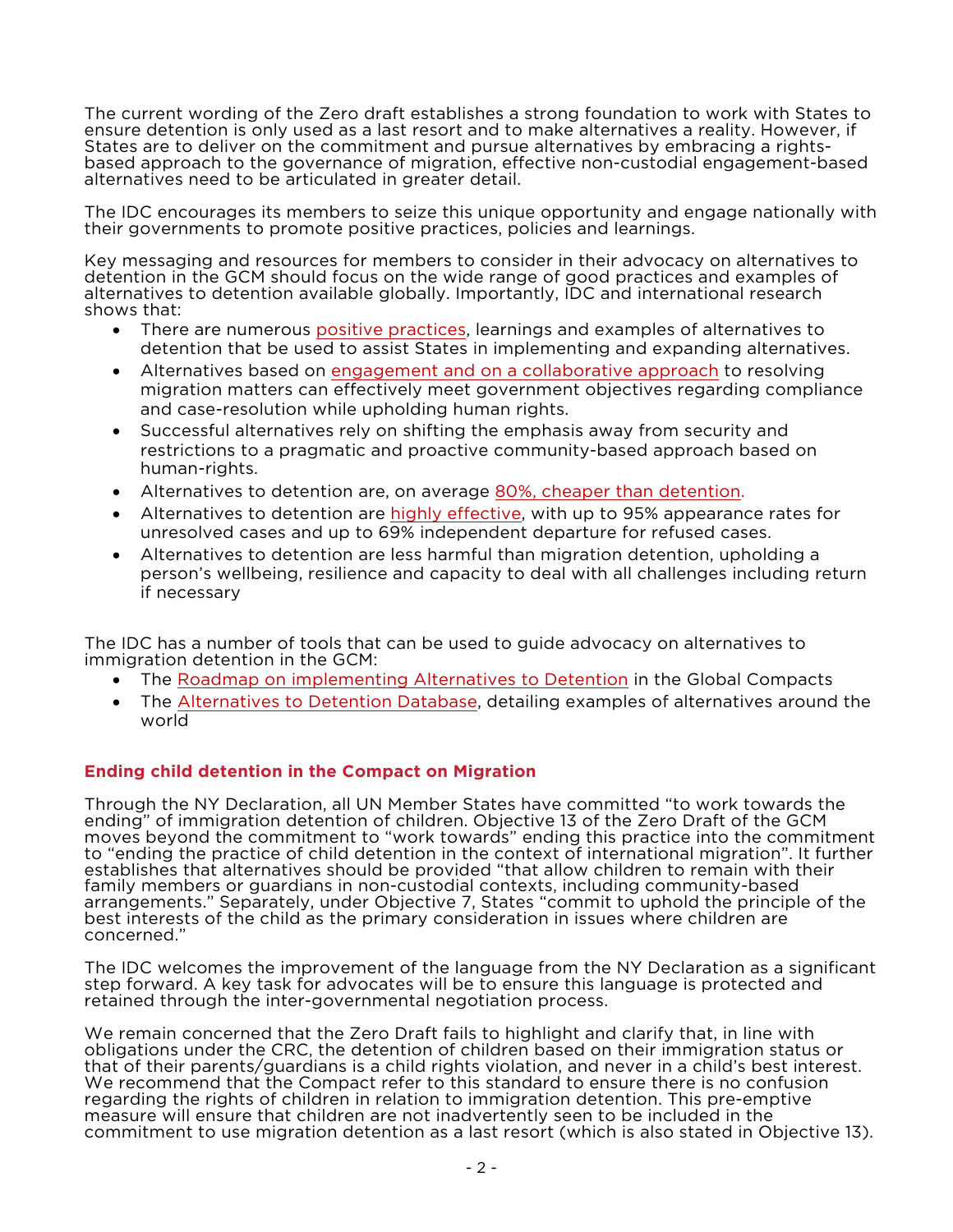Thirty eminent child rights organizations have already collaborated to analyze the Zero Draft of the GCM in terms of the best interests of children. That analysis by the Initiative on Child Rights in the Global Compacts can be found here.

Suggested language for advocating your own State representatives on ending child detention in the GCM includes:

- Ensuring they understand that immigration detention is a child right's violation and never in the best interests of the child, as established by the CRC/CRM Joint General Comments found here and here
- Highlighting the negative impact of immigration detention on the rights and wellbeing of any child
- Reaffirming the Secretary General's recent recommendation that:

Member States should also focus on alternatives to detention for migrants and, in particular, ending the detention of child migrants. Given that the global compact is an agreement among Member States, its credibility will rest on well-defined national commitments. [Article 59]

• Highlighting the practical community models and legislative reform that States can employ to ensure no child is detained

The IDC has developed a number of tools that can be used to assist with this advocacy:

- The Roadmap to Ending Child Detention, developed with the Initiative for Child Rights in the Global Compact
- The Global Campaign to End Child Immigration Detention
- The Next Gen Index, which ranks States on how child-sensitive their migration systems are
- Our briefing paper Never in a child's best interests: A review of laws that prohibit child immigration detention
- The Alternatives to Detention Database, detailing examples of alternatives around the world and is searchable for child-specific content

# **The Compact on Migration: A call, and an opportunity, to work towards implementation**

"Making migration work for all". Under this heading, UN Secretary General António Guterres presented his input to the Zero Draft of the GCM and the intergovernmental negotiations ahead. The report strongly emphasizes that implementation is key. "It is now time to build on our commitments rather than keep repeating them."

The SG report calls for a number of recommendations that are useful for IDC Members to highlight in their advocacy, including:

Article 17 highlights the need to address the policies and practices that put migrant children in danger - including immigration detention

Article 44 highlights the need to de-criminalise migration, and urges States to work towards ending child immigration detention, stating:

Even if this is only for short periods of time, it has grave and lasting effects on a child's mental health and development, and always contravenes the principle of the best interest of the child

Article 47 highlights the significant human rights abuses migrants face while in detention Article 59 calls for States to develop whole-of-government national action plans, with a focus on developing alternatives.

Member States should also focus on alternatives to detention for migrants and, in particular, ending the detention of child migrants. Given that the global compact is an agreement among Member States, its credibility will rest on well-defined national commitments.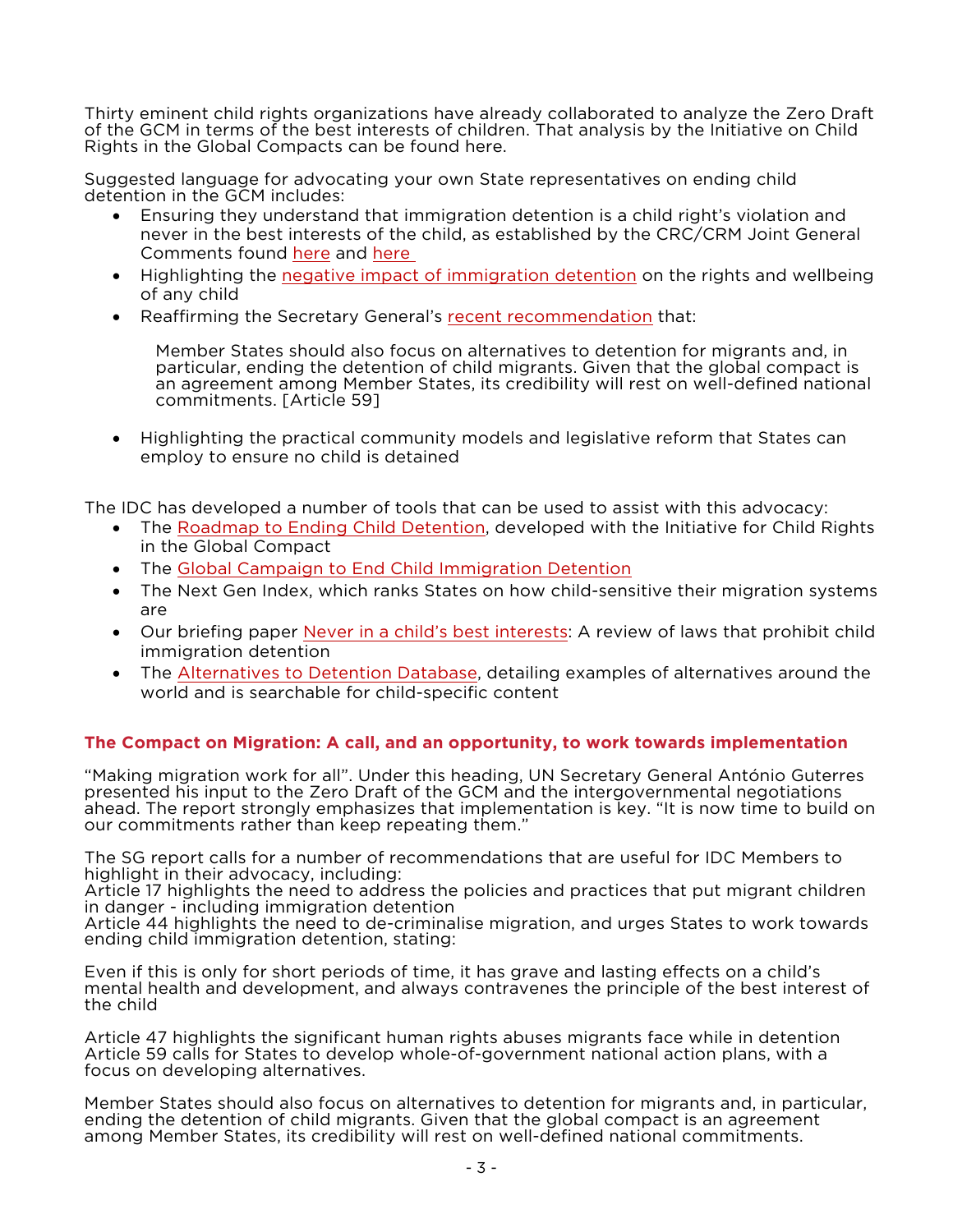The Zero Draft echoes this message by calling for implementation of its actionable commitments while acknowledging that this can only be achieved by efforts at global, regional and national levels engaging all migration actors. Despite this forward-looking language, it is yet to be seen which follow-up mechanism states agree upon and, foremost, how the implementation phase unfolds once the final outcome document is formalized.

### **THE REFUGEE COMPACT**

The Zero Draft of the Global Compact on Refugees (GCR) was released on January 31, 2018 after a series of informal thematic discussions and a stocktaking meeting.

The document is now entering into six rounds of formal consultations with States and other relevant Stakeholders in a process convened and led by UNHCR in Geneva. Between February and July 2018, the GCR Zero Draft will be discussed and redrafted, and is expected to will be presented in the High Commissioner's 2018 Annual Report to the UN General Assembly.

The Global Compact on Refugees is made up of two main bodies of text: the Comprehensive Refugee Response Framework (CRRF) and the Programme of Action. The CRRF is found in Appendix II of the New York Declaration, but it is not repeated in the text of the Zero Draft. The Programme of Action is found in the Zero Draft.

As noted above, Section II of the New York Declaration established a set of commitments that apply to both the compact on migrants and the compact on refugees. That section included, in paragraph 33, State commitments to pursue alternatives to immigration detention and to work towards ending child immigration detention. As described above, these commitments have been transposed into the Zero Draft of the Compact on Migration. However, these commitments have not been transposed in the Zero Draft of the Compact on Refugees.

# **Alternatives to Detention in the Compact on Refugees**

The GCR does not specifically address the use of immigration detention with refugee populations or establish a commitment on alternatives to immigration detention. The only placement option referred to in the GCR is reception. The absence of a clear commitment on alternatives to detention may make it more difficult to directly advocate for the use of alternatives with States that are detaining refugees and other people of concern. However, the GCR is an addition to the existing global protection framework and, as such, does not need to re-articulate all protections previously established.

Importantly, the GCR notes that promoting self-reliance and resilience during determination procedures increases a person's preparation for the future, including return (see paragraphs 49 and 65). This reflects the research evidence that an engagement-based approach leads to more effective systems including sustainable case resolution outcomes. Such an approach includes early engagement, meeting basic needs, respecting fundamental rights and keeping people well-informed through determination procedures.

Key messaging and resources for members to consider in their advocacy on alternatives to detention in the GCR should:

- Focus on the wide range of positive practices and examples of placement and support options for refugees and persons of concern globally.
- Highlight the strengths of engagement and on collaboratively working to identify and respond to protection needs.
- Highlight that successful community-based options rely on shifting the emphasis away from security and restrictions to a pragmatic and proactive approach based on human-rights.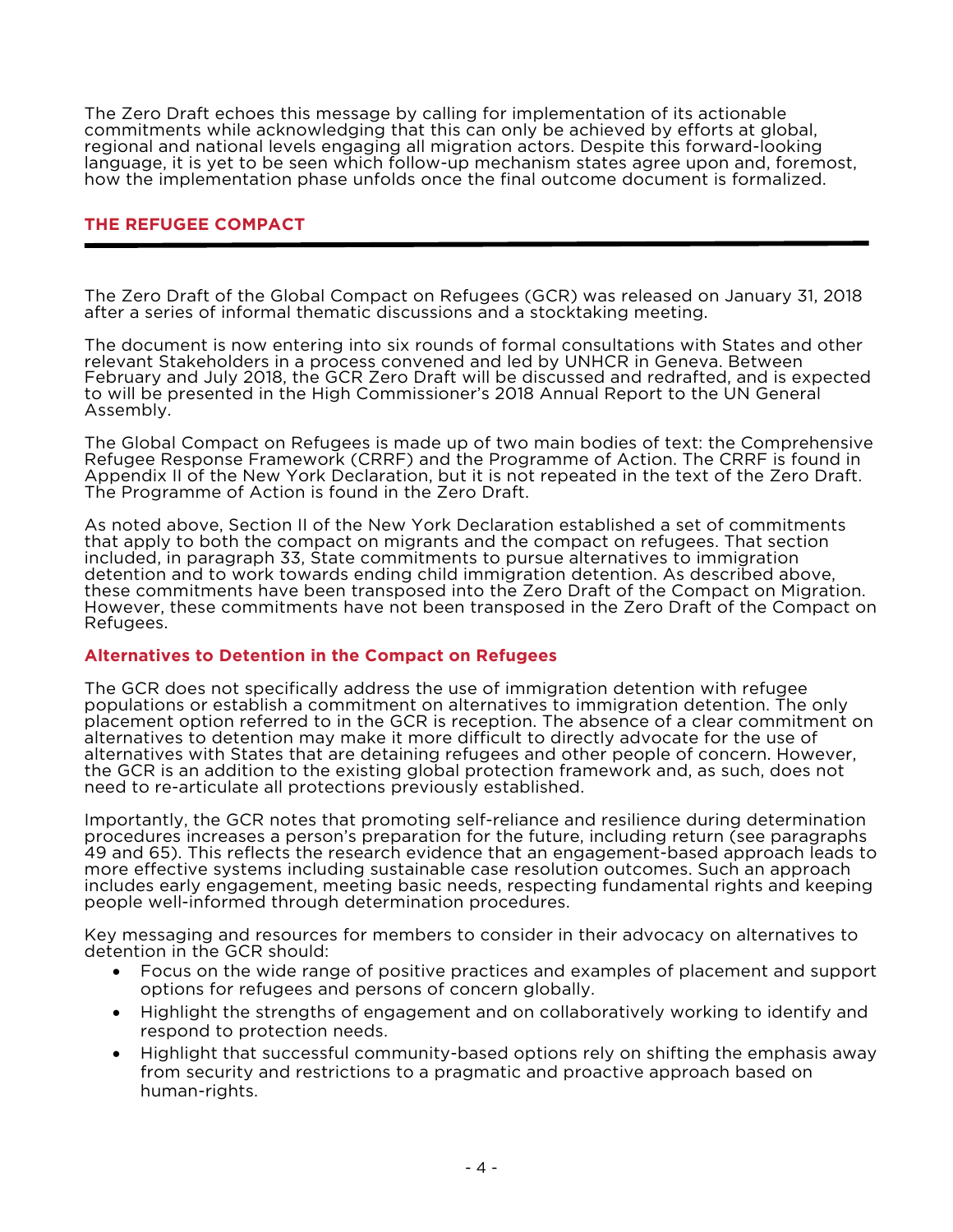Specifically, advocates are encouraged to:

- ensure reception arrangements foreseen in Section 1.2 do not allow for restrictions on freedom of movement,
- support the language of Section 2 that foresees meeting the needs of refugees in a way that also supports host communities through mainstreaming of support
- support the language of 'meeting the accommodation needs of refugees and host communities' in Section 2.4; and
- ensure the commitment to "supporting conditions and opportunities favourable to voluntary and sustainable repatriation" in paragraph 67 is maintained in such a way that detention is not introduced along with involuntary return procedures

The IDC has a number of tools that can be used to guide advocacy on alternatives to immigration detention in the GCM:

- The Roadmap on implementing Alternatives to Detention in the Global Compacts
- The Alternatives to Detention Database, detailing examples of alternatives around the world

# **Ending child detention in the Compact on Refugees**

The GCR does not articulate the ways in which Member States can implement their commitment to work towards ending child immigration detention.

The only directly relevant content is found in Footnote 23, which refers to UNHCR's Detention Guidelines of 2012. UNHCR's detention guidelines were drafted before the Committee on the Rights of the Child clarified that immigration detention is never in a child's best interests. As a result, those guidelines do not prohibit child immigration detention but rather allow it as a last resort. UNHCR has since adopted and widely disseminated its position that child immigration detention is a rights violation and should be prohibited. The footnote would be more accurate if it referenced UNHCR's current position on this matter.

The footnote would also be strengthened by reference to the Joint General Comment on State obligations regarding the human rights of children in the context of international migration issued by the Committee on Migrant Workers and the Committee on the Rights of the Child. This is because the Joint General Comment offers a detailed review of State obligations to protect the best interests of children in the context of international migration, including for children with protection needs.

The IDC advocates that Footnote 23 of the GCR is amended to include references that offer States more comprehensive guidance on implementation of children's rights in the context of international migration, and that reflect UNHCR's current position regarding children and immigration detention.

Specifically, Footnote 23 of the GCR would be more accurate if it read:

<sup>23</sup> Care arrangements and other services may include alternative temporary care arrangements (see "Guidelines on alternative care for children" (A/RES/64/142)), guardianships, psychosocial support, and family tracing. See also UNHCR "Field handbook for the implementation of UNHCR BID guidelines"; "UNHCR's position regarding the detention of refugee and migrant children in the migration context" and the United Nations Committee on the Protection of the Rights of All Migrant Workers and Members of Their Families, and Committee on the Rights of the Child. "Joint general comment No. 4 (2017) of the Committee on the Protection of the Rights of All Migrant Workers and Members of Their Families and No. 23 (2017) of the Committee on the Rights of the Child on State obligations regarding the human rights of children in the context of international migration in countries of origin, transit, destination and return" (CMW/C/GC/4-CRC/C/GC/23).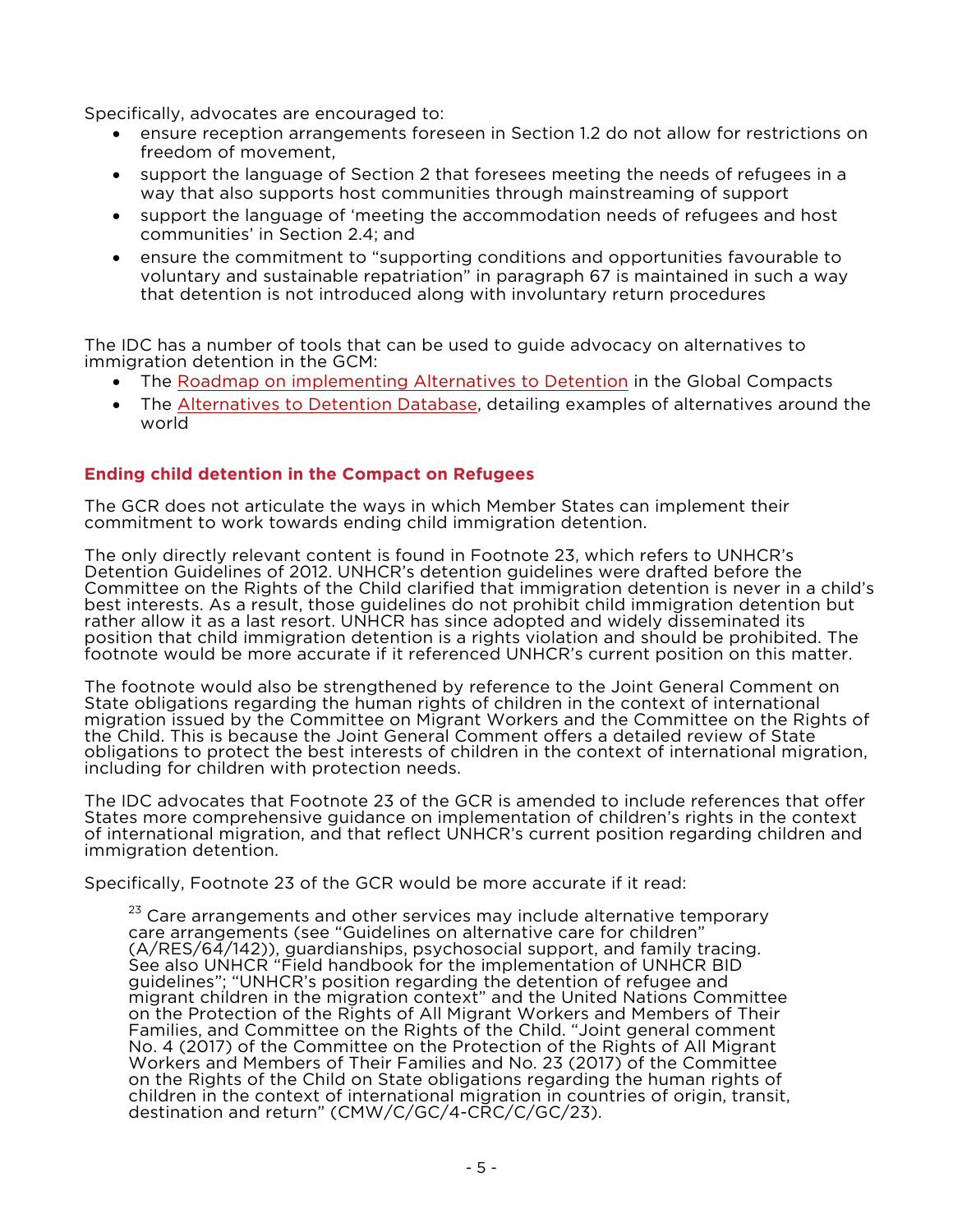The GCR does include a number of commitments relating to children, notably:

- Identification and registration of children as persons with special needs (para 37)
- Safe spaces in arrival, transit, registration and other communal areas (para 43)
- Best interests assessment and/or determination (para 43)
- Alternative care arrangements, including integration with State child protection systems, for unaccompanied and separated children (para 43)
- Integration into State education systems (para 53)
- Integration into State health care systems (para 55)
- Meeting the specific needs of women and girls (para 63)
- Strengthening child protection (para 64)

A number of UNHCR publications provide useful guidance for States on how to address the specific needs of refugee and asylum-seeking children, including those who are unaccompanied or separated. These include:

- UNHCR, and UNICEF. Safe & sound: What states can do to ensure respect for the best interests of unaccompanied and separated children in Europe.
- UNHCR. Options paper 1: Options for governments on care arrangements and alternatives to detention for children and families.
- UNHCR. 2014. Child protection issue brief: Alternative care.

It is our role as civil society to support and work together with UNHCR, States and other relevant stakeholders to ensure that the final outcome document truly upholds child protection and reflects existing rights and standards. Thirty eminent child rights organizations have already collaborated to analyze the Zero Draft of the GCR in terms of the best interests of children. That analysis by the Initiative on Child Rights in the Global Compacts can be found here.

Suggested points to raise when advocating your own State representatives on the GCR include:

- Highlighting the negative impact of immigration detention on the rights and wellbeing of any child
- Ensuring government representatives know that immigration detention is a child right's violation and never in the best interests of the child, as established by the CRC/CRM Joint General Comments (here and here)
- Highlighting the numerous community models and legislative reforms that States can employ to ensure no child is detained

The IDC has developed a number of tools that can be used to assist with this advocacy:

- The Roadmap to Ending Child Detention, developed with the Initiative for Child Rights in the Global Compact
- The Global Campaign to End Child Immigration Detention
- The Next Gen Index, which ranks States on how child-sensitive their migration systems are
- The IDC briefing paper Never in a child's best interests: A review of laws that prohibit child immigration detention
- The Alternatives to Detention Database, detailing examples of alternatives around the world and is searchable for child-specific content